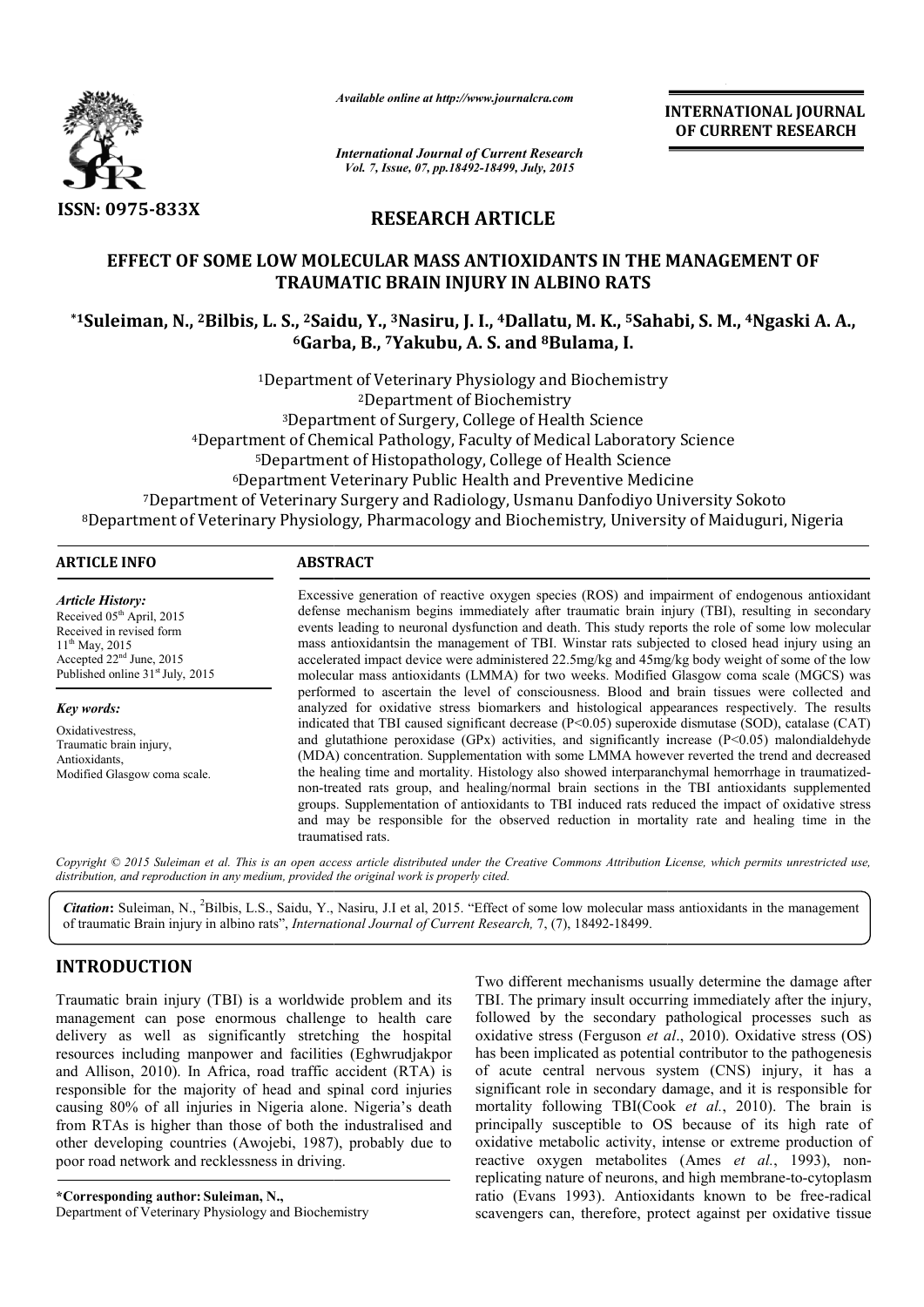damage. It reduces the severity of oxidative stress either by forming a less active radical or by quenching the damaging free radical chain reaction on substrates such as proteins, lipids, carbohydrates or DNA (Dekkers *et al*., 1996). Although TBI is a problem of major medical and socioeconomic significance, its pathogenesis is not well understood (Blumberg's *et al*., 1994) and is often difficult to manage leading to primary and secondary lesions of varying severity (Graham *et al*., 1989). The immune system response to damage done by the closed head injury as a result of free radicals produced neutrophils to remove the damaged tissue (Ishaq *et al*., 2013). The cells of the immune system such as T<sup>p</sup>cells, B<sup>p</sup>cells, and macrophages have membranes that are particularly rich in long<sup>[2]</sup>chain unsaturated fatty acids, thus making them more vulnerable to free radicals oxidation initiated by the closed head injury than other cells (Ishaq *et al*., 2013). The brain itself is rich in unsaturated fatty acids and consumes large amounts of oxygen that may generate excess free radicals which could overwhelm the antioxidant defense systems that can exacerbate the brain injury (Ishaq *et al*., 2013).

Antioxidant system can be classified into two major groups: enzymes and low molecular weight antioxidants (LMWA) also called non enzymatic antioxidant. These enzymes include superoxide dismutase (SOD), catalase, and glutathione peroxidase. The levels of the enzymes vary in different brain regions and among various species (Watson, 1993). LMWA in the brain include a concerted system of water- and lipid-soluble molecules like GSH, ascorbic acid, histidine-related compounds (carnosine, homocarnosine, and anserine), melatonin, uric acid, lipoic acid, and tocopherols (vitamin E) (Watson, 1993). These are extremely important in minimizing OS. However, the cell can synthesize only a limited number of these molecules (*i.e.* GSH, carnosine). The majority of LMWA are derived from dietary sources. Notably, the ascorbate concentration is unusually high in the brain (Halliwell, 1996). Decreased levels of antioxidants or inhibition of the antioxidant enzymes cause OS that may damage cells (Chaudière and FerrariIliou, 1999). This study was therefore designed to investigate the effect of low molecular weight antioxidants in the management of TBI in experimental rats.

## **MATERIALS AND METHODS**

#### **Chemicals**

Superoxide dismutase assay kit (Item No. 706002), catalase assay kit (Item No. 707002), glutathione peroxidase assay kit (Item No. 703102) and lipid hydroperoxide (LPO) assay kit (Items No. 705002 and 705003) were all obtained from Cayman® Chemical Company, Ann Arbor, USA. Ketamine hydrochloride was obtained from Rotexmedica®, Trittau, Germany.

### **Antioxidants**

Ascorbic acid, (vitamin C), and  $\infty$ -tocopherol (vitamin E), Zinc, Manganese, Copper, and Mannitol were obtained from PAL®Pharmaceutical Industrial LTD Kano, Nigeria. Glutathione was obtained from Sigma® Chemicals Limited, Paderborn, Germany, while dimethyl sulfoxide (DMSO) was

obtained from Cayman®Chemicals Company, Ann Arbor, USA.

#### **Head trauma model and management**

The experimental protocol was approved by the Ethical and Animal Care and Usage Committee of the Usmanu Danfodiyo University, Sokoto, Nigeria. Ninety (90), apparentlyhealthy albino rats of Winstar strain weighing about 200g were randomly divided into eighteen groups of five rats each as follows.

| Group        | Antioxidants                         |
|--------------|--------------------------------------|
|              | TBI treated with Vitamin C 22.5mg/kg |
| П            | TBI treated with Vitamin C 45mg/kg   |
| Ш            | TBI treated with Vitamin E 22.5mg/kg |
| <b>IV</b>    | TBI treated with Vitamin E 45mg/kg   |
| V            | TBI treated with DMSO 22.5mg/kg      |
| VI           | TBI treated with DMSO 45mg/kg        |
| VII          | TBI treated with GSH 22.5mg/kg       |
| VIII         | TBI treated with GSH 45mg/kg         |
| IX           | TBI treated with Zinc 22.5mg/kg      |
| X            | TBI treated with Zinc 45mg/kg        |
| XI           | TBI treated with Copper 22.5mg/kg    |
| <b>XII</b>   | TBI treated with Copper 45mg/kg      |
| <b>XIII</b>  | TBI treated with Manganese 22.5mg/kg |
| <b>XIV</b>   | TBI treated with Manganese 45mg/kg   |
| <b>XV</b>    | TBI treated with Mannitol 22.5mg/kg  |
| <b>XVI</b>   | TBI treated with Mannitol 45mg/kg    |
| <b>XVII</b>  | TBI-untreated                        |
| <b>XVIII</b> | Non-TBI-untreated                    |

Heath and Vink (1995) model was used to induce TBI in the rats. The experimental rats were properly restrained and anaesthesized using a dissociative anaesthetic agent, Ketamine at a dose of 80mg/kg body weight intramuscularly, intubated and were ventilated on a Harvard Rodent ventilator. The body temperature of the animals was maintained througho ut with a thermostat- ically-controlled heating pad set at 37ºC. The skull was exposed by midline incision and a stainless steel disc, measuring 10mm in diameter and 3mm in depth was cemented centrally along the control suture, between the lambda and the bregma with a polyacrylamide adhesive. The experimental animals were secured in a prone position on a 10 cm deep foam bed. Injury was induced by dropping an eighty gram (80g) brass weight from a distance of 1m. The stainless steel disc was immediately removed from the skull and sutured; the animals were weaned off the ventilator and allowed to recover in the cages.

Modified Glasgow coma scale (MGCS) was carried out on each experimental rat using the model described by Platt *et al.* (2001). MGCS was done to record indirectly the motor activity, brain stem reflexes and level of conciousness of all the traumatised rats. This was done to ascertain that trauma was induced. MGCS was commenced immediately the rats began to show signs of recovery from anaesthesia, which was about 5-6 hours post-trauma. Supplementation with various antioxidants began twelve hours after TBI induction. After two weeks of supplementation with appropriate amount of Vitamin C, Vitamin E, GSH, Zinc, Manganese, Copper, Mannitol and DMSO,the rats were anaesthesized using chloroform in a transparent glass jar and blood sample was collected from each rat by cardiac puncture. Each blood sample centrifuged at 3000rpm for 5 minutes using bench top centrifuge and the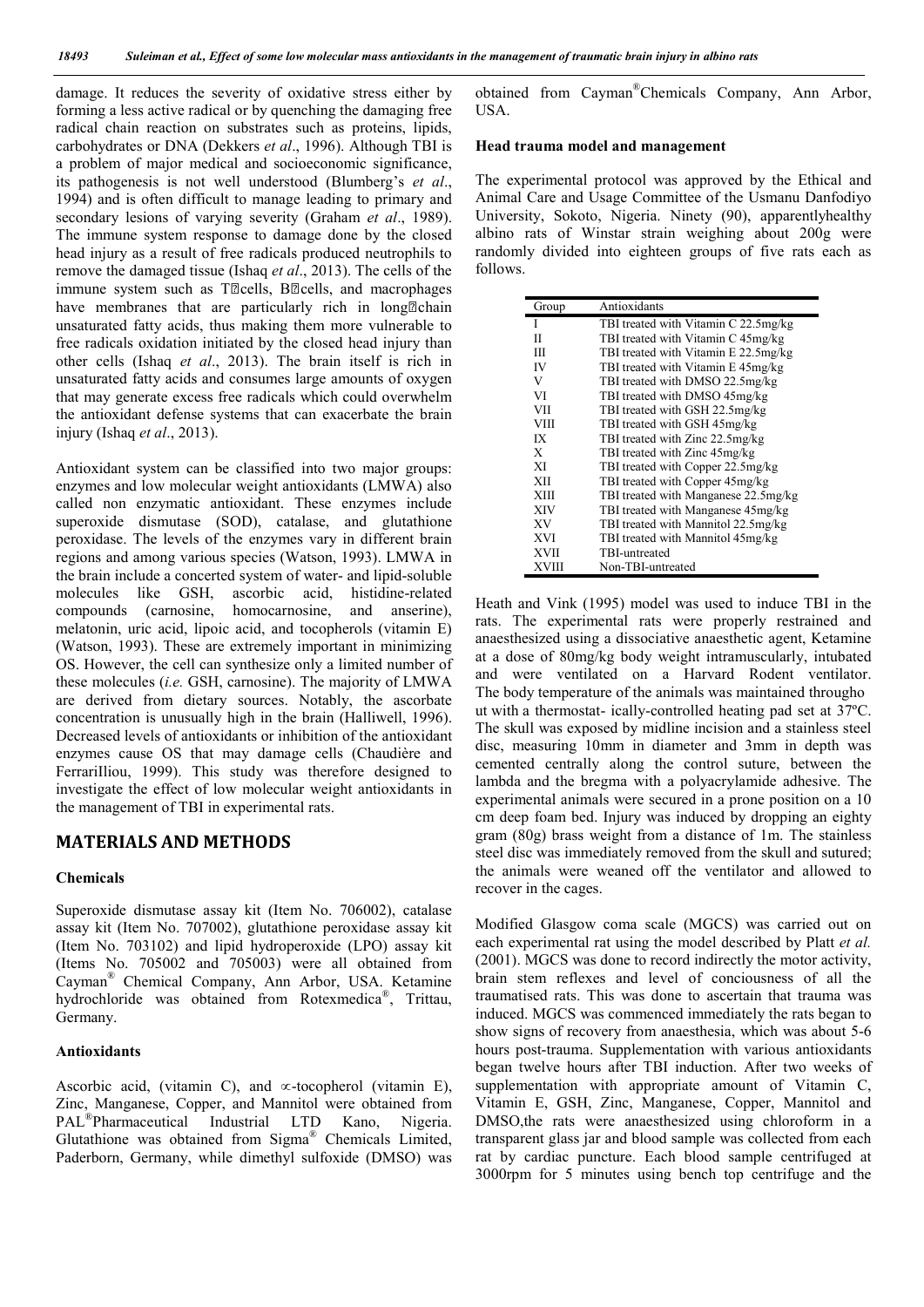supernatant was removed and stored at -20°C until required for analyses for oxidative stress indices.

## **Biochemical Analysis**

Superoxide dismutase was assayed using Cayman's Superoxide Dismutase Assay Kit (Marklund, 1980). Catalase was assayed using Cayman's Catalase Assay Kit (Johansson and Borg, 1988). Glutathione peroxidase was assayed using Cayman's Glutathione Peroxidase Assay Kit (Paglia and Valentine, 1967). Lipid peroxidation as evidenced by the formation of thiobarbituric acid reactive substances (TBARS) was measured by the method of Niehans and Samuelson (1968).

#### **Histological assessment**

The experimental rats were anesthesized with chloroform in a transparent glass jar. Brain tissues were extracted from the anesthesized rats and the tissues immersed in 10% formaldehyde. Coronary brain section (40µm thick) was cut with serial sections collected at 1mm intervals. The paraffin embedded brain tissues were stained at a thickness of 4µm using Leica RM 2125RT microtome. Sections were stained with Haematoxylin and Eosin (H&E) for morphological assessment of injury and detection of inflammatory cells, including polymorphonuclear cells (neutrophils, monocytes and macrophages-like cells) defined by large irregular cytoplasm. The images of stained specimens were captured by digital photo camera.

#### **Statistical analysis**

Results were presented as means  $\pm$  standard deviation. Data were analysed by one-way analysis of variance (ANOVA). Duncans New Multiple Range Test was used for multiple comparisons. Statistical Package for Social Sciences (SPSS) Version 16 was used for the analysis.

## **RESULTS**

After the induction of the brain injury, there were clear signs of trauma because all the traumatised rats manifested changes in behavior, feeding, motor activity, brain stem reflexes, and level of consciousness. They exhibited changes like continuous closure of the eyes, refuse to eat, non-responsive to pinching, auricular and auditory reflexes. Figure1 showed the number of survivors and casualty in each treatment group. Rats with MGCS category between 9-14 and 15-18 survived as indicated in the tables below and were used for the experiment. Experimental rats that had MGCS scores between 3-8 died during the experiment. The rats in the non-traumatised nontreated (NTNT) and those treated/supplemented with Vitamin C 45mg/kg and DMSO 22.5mg/kg and 45mg/kg-treated (Groups II, V and VI respectively) survived without any casualty. Figure 2 showed TBI caused significant  $(P<0.05)$ decrease in the activity of SOD as indicated by the TNT group, while antioxidant supplementations significantly (P<0.05) increased SOD activity in a concentration dependent manner. The result indicated that Supplementation of the antioxidants at 22.5mg/kg body weight (BW) changed the SOD activity above the non-traumatised rat status except in groups supplemented with 22.5mg/kg BW zinc and mannitol. At 45mg/kg BW, the

activity of SOD doubled compared to the activity of SOD in non-traumatised rats. DMSO, Vitamin C, vitamin E and Glutathione appeared to perform better than the other antioxidants in terms of SOD activity.

The effect of supplementation of antioxidants on the activity of CAT is presented in Figure 3. The results indicated that TBI caused significant (P<0.05) decrease in the activity of the enzyme as shown by TNT group. Supplementation at 22.5mg/kg body weight, reverted the activity to that of nontraumatised status, except in groups supplemented with Mn and GSH. At 45mg/kg body weight, the activity of CAT almost doubled compared to the activity of CAT in NTNT group. Antioxidants; Vitamin E, Copper, DMSO, Vitamin C, and Zinc at higher dose of 45mg/kg showed higher activity in the enzyme CAT than all other group in the experimental rats. The serum GPX activity is presented in figure 4. TNT group indicated that TBI caused significant (P<0.05) decrease in the activity of the enzyme GPX. Various antioxidants treatments significantly  $(P<0.05)$  increased the activity as compared with the NTNT group status, except in groups supplemented with Mn, GSH and Zinc at 22.5mg/kg body weight. At 45mg/kg body weight, the activity of GPX significantly  $(P<0.05)$ increased to doubled compared to the activity of GPX in NTNT rats group. Vit C, Vit E, Cu and DMSO presented higher activity of the enzyme. Figure 5 showed that there was significant (P<0.05) increased in the concentration of MDA in the TNT group of the experiment. After various antioxidants supplementation at 22.5mg/kg body weight, the concentration of MDA significantly (P<0.05) decreased in the treated groups. The concentration of MDA decreased more at 45mg/kg body weight in Vit C and DMSO.



**Fig. 1. MGCS of TBI Rats**

#### **Histology**

Histological assessment is presented in Plates 1 to 10. Plate 1 indicated that the brain section of the TNT showed intraparanchymal hemorrhage with reactive gliosis. Plate 2 showed that the group NTNT showed brain section with normal cerebellum. Plate 3 shows vitamin C supplemented group with normal cerebellum, Plate 4, the GSH supplemented group indicated brain section of normal ventricular lining. Plate 5 is the DMSO supplemented group showing normal histological brain tissue. Plate 6 of the histological slide shows normal brain tissue section after TBI induction and treated with zinc. Mild cerebral edema was seen in the histilogical slide of the group treated with mannitol as evident plate 7. Plate 8 indicated a moderate cerebral edema after the treatment with Cu. Manganese treated group showed mild inflamtion and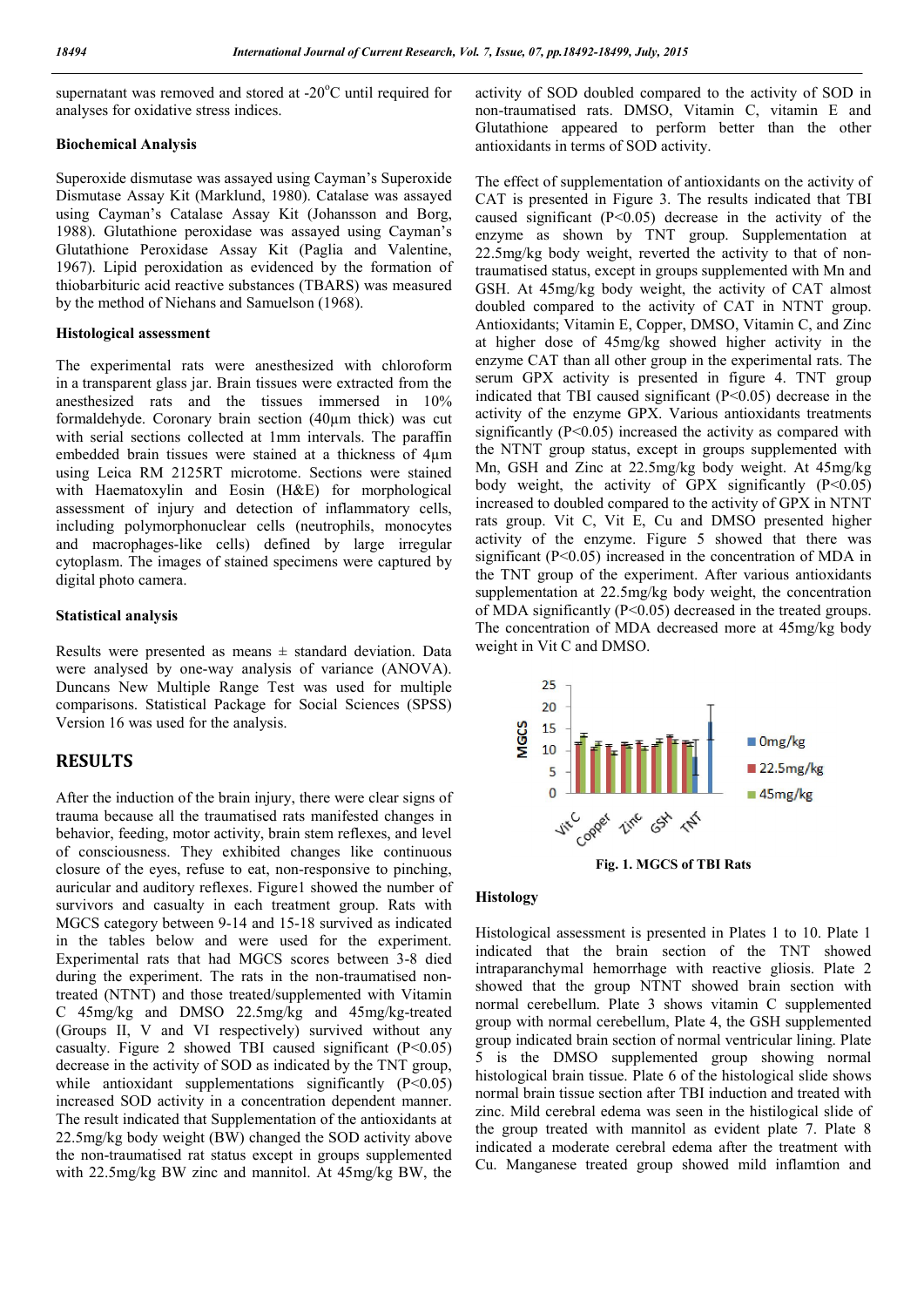neutrophilic infiltration in plate 9. Normal brain section is seen in plate 10 following the treatment with vitamin E.



**Fig.2. Effects of Antioxidants on SOD Activity of TBI Rats**



**Fig.3. Effects of Antioxidants on CAT Activity of TBI Rats**



**Fig.4. Effects of Antioxidants on GPX Activity of TBI Rats**



**Fig.5. Effects of Antioxidants on MDA concentration of TBI Rats**



**Plate 1. TNT: Section of the brain showing intraparanchymal hemorrhage and reactive gliosis in rats traumatized without treatment**



**Plate 2. NTNT: Section of the brain showing normal brain tissue**



**Plate 3. Vitamin C: Section of the brain showing normal cerebellum**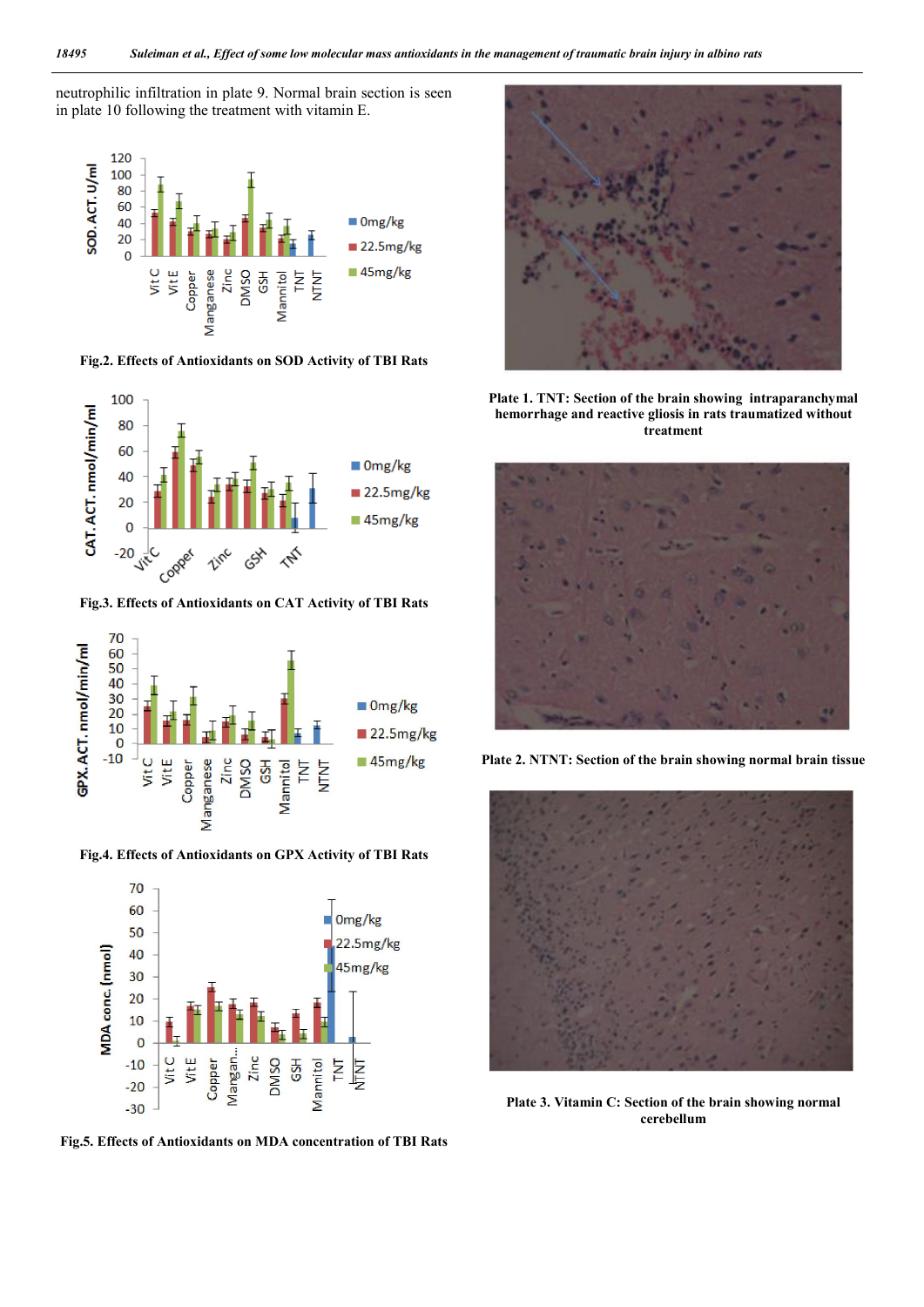

**Plate 4. GSH: Section of the brain showing normal ventricular lining**



**Plate 5. DMSO: Section of the brain showing normal brain tissues**



**Plate 6. Zn:Section of the Brain showing normal brain tissue after treatment with Zn**



**Plate 7. Mannitol: Section of the brain showing mild cerebral edema**



**Plate 8. Cu: Section of the brain showing moderate cerebral edema**



**Plate 9. Manganese: Section of the brain showing mild inflammation and neutrophilic infiltration**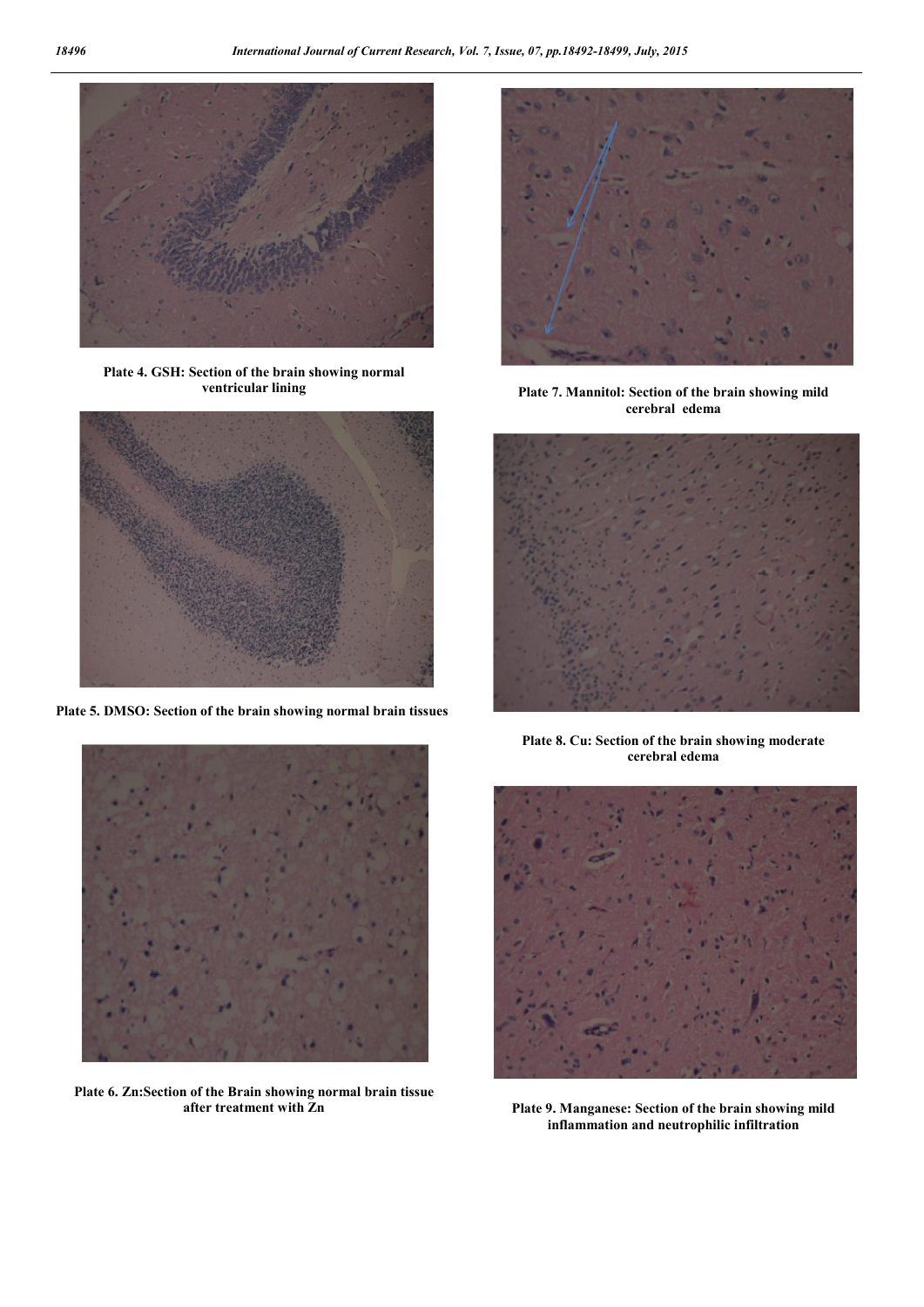

**Plate 10. Vit. E: Section of the brain howing normal brain section**

## **DISCUSSION**

Oxidative stress (OS) has been implicated as a possible contributor to the pathogenesis of acute central nervous system (CNS) injury and it is found to be responsible for mortality following TBI (Cook *et al*., 2010).TBI triggers a pathway of neuronal death involving loss of cellular calcium homeostasis, tissue acidosis, and OS (Kochanek *et al*., 2000). The observed significant  $(P<0.05)$  decrease in the activities of serum antioxidant enzymes; SOD, CAT, GPX activities and increased plasma MDA concentration in all the TBI-induced-treated groups compared to non TBI-induced- non treated and TBIinduced non treated group, suggested a role of oxidative stress in TBI. Treatment of the TBI-induced rats with varying doses of vitamin C caused significant increase in TBI antioxidant status with decrease in MDA concentration; this might be due to the fact that vitamin C is found to be more abundant in tissues, where ROS production is more important. Also, it might be that it is because of the ability of vitamin C to regenerate vitamin E and GSH, which are very potent against ROS. Findings of this work are in agreement with the result of Rabec and Pierce (1994), who reported that ascorbate is highly efficient in trapping free radicals, and preventing them from forming lipid hydroperoxide that can be generated during TBI. Eghwrudjakpor and Allison (2010) also reported that ascorbic acid is a very efficient free-radical scavenger because it neutralizes or removes the impurities formed by the free radicals, produced during head insult.

Treatment of TBI-induced rats with 22.5mg/kg and 45mg/kg of vitamin E caused the activity of the enzymes (SOD, CAT, and GPX) to significantly increase, while the concentration of plasma MDA significantly decreased in this study. Inci *et al.* (1998) reported that vitamin E resulted in the increase of the activities of SOD, CAT and GPX, while the concentration of MDA significantly decreased. This might be due to the characteristics of vitamin E as the most relevant chain-breaking antioxidant and abundance in cells and mitochondria membrane. It is also known that vitamin E acts directly on ROS, and it can also react with various antioxidants such as

vitamin C, GSH, β-carotene to bring about synergistic activity. All these antioxidants mentioned have the ability to regenerate vitamin E.Inci *et al.* (1998) also reported that vitamin E is promising in modifying OS pathways and improving neurological outcome in many animal studies. The administration of vitamin E also causes a neuroprotective effect by decreasing the rate of lipid peroxidation. Carmen and Oyvind (2001) reported that vitamin E is a lipid-soluble antioxidant which prevents the formation of lipid peroxide.

It was observed in this study that treatment with DMSO significantly increased the activities of SOD, CAT and it decreased the concentration of MDA in the treated groups, when compared with the control groups. DMSO is widely used as a solvent for various drugs and an effective neuroprotectant. It also averts glutamate-induced neuronal cell death (Lu and Mattson, 2001). DMSO is reported to offer an option as a preventive measure in patients undergoing procedures with an increased risk of developing perinterventional brain ischaemia, such as carotid coronary artery bypass surgery (Karaca *et al*., 2002). Treatment with glutathione significantly increased the activities of SOD, CAT, GPX, and it decreased the concentration of MDA in the treated-TBI-induced group, when compared with TNT and NTNT though the activity of GPX was less compared to TNT. Raffa *et al*. (2011) reported thatglutathione is the brain major or dominant antioxidant, implicated in the pathophysiology of brain diseases.Glutathione participates in the reduction of oxyradical and its level in the brain is high, especially during early development. Glutathione a dominant co-enzyme in the GPX molecule, which converts peroxides and hydroxyl radical into nontoxicor inert forms, often with the concomitantoxidation of reduced glutathione (GSHr) into the oxidized form glutathione disulfide (GSSG) and glutathione reductase recycles GSSG to GSH (Drevet, 2006).

Treatment with manganese (Mn) significantly increased the activities of SOD, CAT and decreased the concentration of MDA in the treated groups when compared with the control group (TNT). The molecular mechanisms underlying the protective effect of Mn-SOD have previously been explored by other studies (Bruno-Barcena*et al.*, 2004), in general,  $H_2O_2$ itself is not a strong oxidant. In the presence of ferrous iron (Fe2<sup>+</sup>), however,  $H_2O_2$  produces toxic hydroxyl radical (OH·) through the Fenton reaction (Bruno-Barcena*et al*., 2004). Hydroxyl radical oxidizes thiol (–SH) groups of the mitochondrial permeability transition pore complex, thus inducing pore opening. The opening of nonspecific channels in the mitochondrial inner membrane may cause a depolarization of the change in membrane potentials. Thus, inhibition of OH· production may help maintain the membrane potentials and inhibit cell death induced by  $H_2O_2$ . Because endogenous production of  $O_2$  is necessary for the oxidation of labile ironsulfur clusters and the regeneration of  $Fe<sup>2+</sup>$  from ferric iron  $(Fe<sup>3+</sup>)$ , Mn-SOD, which can eliminate  $O<sub>2</sub>$  and block the supply ofFe<sup>2+</sup>, will efficiently decrease the generation of OH<sup> $\cdot$ </sup>.

Zinc supplementation significantly increased the activity of SOD, CAT, and GPX but decreased the concentration of the MDA in the treated group when compared with the control groups. Zinc is reported to be an essential trace element for all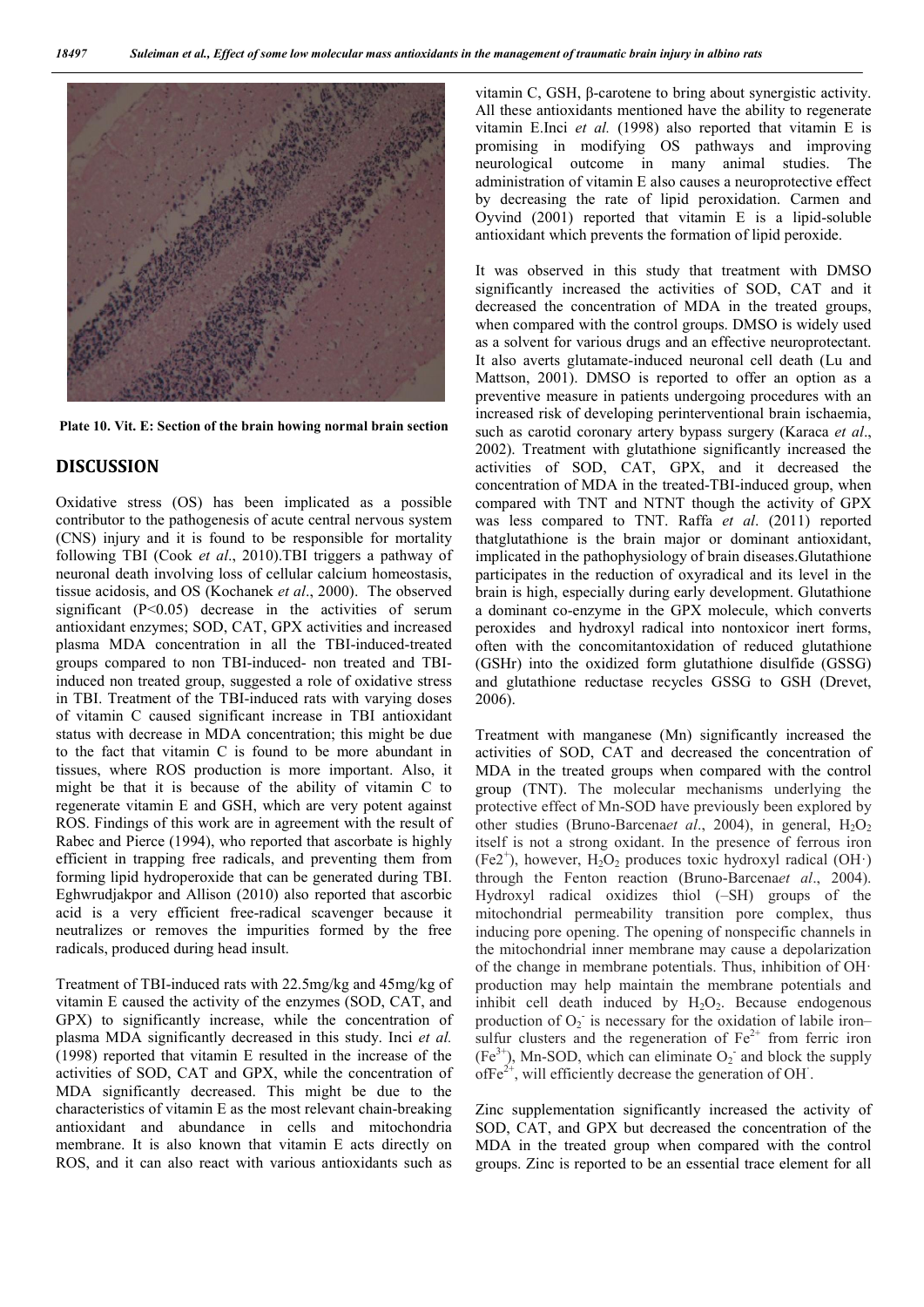forms of life and that zinc supplementation is a therapeutic tool in managing a long list of illness (Bhowmik *et al*., 2010).Zinc is reported to help enhance memory and improve mental ability, especially for foetal brain development. It is found in the vesicles of mossy fiber system of the brain hipopocampus. These fibers play a role in enhancing memory and thinking skills. This might dictate the decrease in the activity of the antioxidant enzymes (SOD, CAT and GPX) and the increase in the concentration of MDA in our TBI-inducednon-treated group. Zinc is an essential trace mineral, it is required for the metabolic activity of 300 of the body's enzymes, and is considered essential for cell division and the synthesis of DNA and protein, which are potential target of ROS. It is also a coenzyme for Cu/Zn SOD (Peluffo *et al*., 2005). Zinc is a cofactor for many enzymes which might be the reason why there was increase in the activities of oxidative stress enzyme, thereby producing a synergistic effect, and therefore ameliorating the oxidative stress effect.

It was observed that treatment with varying concentrations of mannitol significantly increased the activity of SOD, CAT, GPX and decreased the concentration of MDA in the treated TBI group when compared with the traumatised non treated/control group. This is in concordance with the study of Yilmaz *et al*. (2007), he reported that administration of mannitol and 7.5% hypertonic saline to reduce intracranial pressure by drawing water from interstitial and intracellular areas to an intravascular area also increases the levels of the enzymes catalase and GSH-Px, these enzymes would ultimately reduce the production of MDA which is a harmful substance for cells and would thereby reduce cellular damage The morphological assessment of injury and detection of inflammatory cells which includes the polymorphonucleosites (neutrophils, monocytes and macrophages like cells) defined by large irregular cytoplasm in the TNT group indicated that there was injury inflicted which might be the reason why

casualty is much in the group. Normal section of the histological slides in the various treatment groups indicated that supplementation was effective and this could be the reason why the mortality rate decreased in the various groups supplemented with antioxidants.

### **Conclusion**

This study provide evidence of the oxidative stress in TBI as shown in decrease of oxidative stress markers after the induction of the injury. Supplementation of TBI rats with various low molecular mass antioxidants however ameliorate the impact of oxidative stress in TBI rats and this could be responsible for the observed reduction in mortality and healing time.

## **REFERENCES**

- Ames, B.N., Shigenega, M.T. and Hagen, M. 1993. Oxidants, antioxidants and the degenerative diseases of aging. *Proceedings National Academic of Science,* USA; 90:7915– 7922.
- Awojebi, O.A. 1987. Surgery in Nigeria Health care Delivery. The Ibarra experience. *Nigeria Medical Practitioner,*  13:49-51
- Bhowmik, D., Chiranjib, K.P. and Sampath, K.2010. A potential medicinal importance of zinc in human health and chronic disaese. *International Journal of Pharmacology and Biomedical Science,*1(1):05-11
- Blumberg's, P. C., Scott, G., Manavis, J., Wainwright, H., Simpson, D. A. and McLean, A. J. 1994. Staining of amyloid precursor protein to study axonal damage in mild head injury.*Lancet*, 344: 1055<sup>[10]</sup>.
- Bruno-Barcena, J. M., Andrus, J. M., Libby, S. L., Klaenhammer, T.R. and Hassan H. M. 2004. Expression of haeterologous manganese superoxide dismutase gene in intestinal lactobacilli provides protectin against hydrogen peroxide toxicity. *Applied Environmental Biology,* 70:4704- 4710.
- Carmen, R. T. and Oyvind, T. G. 2001. Anthocyanin-rich extract decreases indices of lipid peroxidation and DNA damage in vitamin E-depleted rats. *Free radic. Biol. Med.,* 31:1033-1037.
- Chaudière, J. and FerrariIliou, R. 1999. Intracellular antioxidants: From chemical to biochemical mechanisms. *Food Chem Toxicol*, 37:949262.
- Cook, N.L., Vink, R., Helps, S.C., Manavis, J. and van den Heuvel, C. 2010. Transient Receptor Potential Melastatin 2 Expression is Increased Following Experimental Traumatic Brain Injury in Rats. *Journal of Molecular Neuroscience,* 192-199.
- Dekkers, J. C., van Doornen, L. J. and Kemper, H. 1996. The role of antioxidant vitamins and enzymes in the prevention of exercise-induced muscle damage. *Sport Med*., 21: 213- 238.
- Drevet, J.R. 2006. The antioxidant glutathione peroxidase family and spermatozoa. A complex story. MCE. *Essent Fatty Acids,*55:45-54.
- Eghwrudjakpor, P.O. and Allison, A.B. 2010. Oxidative stress following traumatic brain injury: enhancement of endogenous antioxidant defense systems and the promise of improved outcome. *Nigeria Journal of Medicine,* 19(1): 14- 21.
- Evans, P.H.1993. Free radicals in brain metabolism and pathology. *Br Med Bull,* 49:557–587.
- Ferguson, S., Mouzon, B., Kayihan, G., Wood, M., Poon, F., Doore, S., Mathura, V., Humphrey, J., O'Steen B., Hayes, R., Roses, A., Mullan, M. and Crawford, F. 2010. Apolipoprotein E genotype and oxidative stress response to traumatic brain injury. *Neuroscience,* 168(3): 811- 819.
- Graham, D. I., Ford, I., Adams, J. H., Doyle, D., Lawrence, A. E. and McLellan, D. R. 1989. Fatal head injury in children. *J Clin Pathol.,* 42:1822.
- Halliwell, B. 1996. Vitamin C : antioxidant or prooxidant in vivo. *Free Radical Research,*25:439-454.
- Heath, D.L. and Vink, R. 1995. Impact acceleration-induced safer diffuse axonal injury in rats: characterization of phosphate metabolism and neurologic outcome. *J. Neurotrauma,*37:329-48.
- Inci, S., Ozcan, O. E. and Kilinic, K. 1998. Time–level relationship for lipid peroxidation and the protective effect of α-tocopherol in experimental mild and severe brain injury *Neurosurgery,* 43:330–335.
- Ishaq, G. M., Saidu, Y., Bilbis, L. S., Muhammad, S. A., Jinjir, N., & Shehu, B. B. 2013. Effects of α-tocopherol and ascorbic acid in the severity and management of traumatic